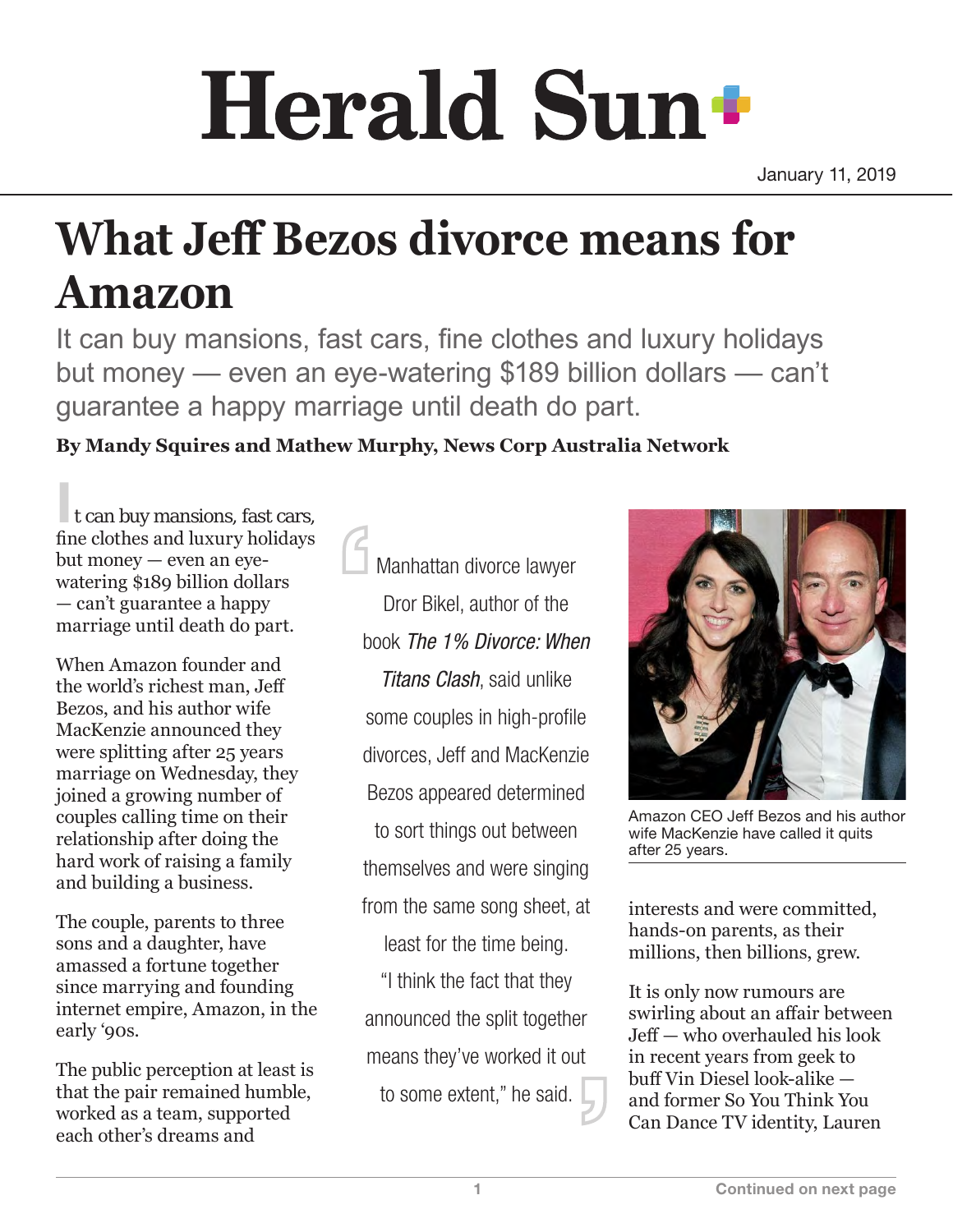Sanchez, reportedly involving lewd texts.

In the texts, published by the National Enquirer, Mr Bezos is said to have told Sanchez: "I love you, alive girl.

"I will show you with my body, and my lips and my eyes, very soon."

Another apparently reads: "I want to hold you tight … I want to kiss your lips … I love you. I am in love with you." He reportedly also sent her erotic selfies.

Lauren and her husband, talent agent Patrick Whitesell, were friends of the Bezoses, and both Lauren and Jeff are understood to have separated from their spouses about the same time.

The rather poetic, public declaration on Twitter by Jeff, 54, and MacKenzie, 48, that they remained best of friends and would "do it all again", even if they had known their marriage would end after a quarter of a century, is ringing less true as details of the reported affair emerge.

"As our family and close friends know, after a long period of loving exploration and trial separation, we have decided to divorce and continue our shared lives as friends," the couple said in a shared statement.

"We feel incredibly lucky to have found each other and deeply

grateful for every one of the years we have been married to each other."

Melbourne family law specialist Aisling Clifford — who is witness to increasing numbers of couples in their late 40s and early 50s divorcing after many years of marriage — said she believed some splits were truly mutual, and in cases where a marriage had been over for some time, parenting arrangements and financial settlements had often been resolved by the time the news was widely shared.

However, it was not uncommon for couples to claim to have made a mutual decision to separate, when in reality one person was driving the split, or something had occurred in the marriage to trigger the decision, which they wanted to conceal.

"It might be that the public face of the separation is that it is a joint decision in order to either put a more positive message out there, or to avoid further investigation into why the separation actually occurred. It's likely that if both parties are saying they are owning the decision they are less likely to be questioned about it later on," Ms Clifford said.

Manhattan divorce lawyer Dror Bikel, author of the book The 1% Divorce: When Titans Clash, said unlike some couples in high-profile divorces, Jeff and MacKenzie Bezos appeared

determined to sort things out between themselves and were singing from the same song sheet, at least for the time being.

"I think the fact that they announced the split together means they've worked it out to some extent," he said.

With an estimated net worth of more than \$US136 billion (\$A189 billion), that was fortunate.

It hasn't always been the way of splits between celebrities, business tycoons and billionaires.

Messy multimillion-dollar divorce settlements in the past include that of Paul McCartney, Madonna, Tiger Woods and Donald Trump.

But the tens of millions paid out in those splits were nothing compared to the most expensive divorce settlements of all time, which have cost hundreds of millions of dollars and, in some cases, more than a billion.

The big bucks splits include the 1999 divorce between French-American businessman and art dealer Alec Wildenstein and his wife of 21 years, Jocelyn Wildenstein — who was awarded \$US2.5 billion and \$US100 million for each of the next 13 years (a total of \$US3.8 billion or \$US5.7 billion in today's dollars) and the divorce of Formula One king Bernie Ecclestone, one of the richest